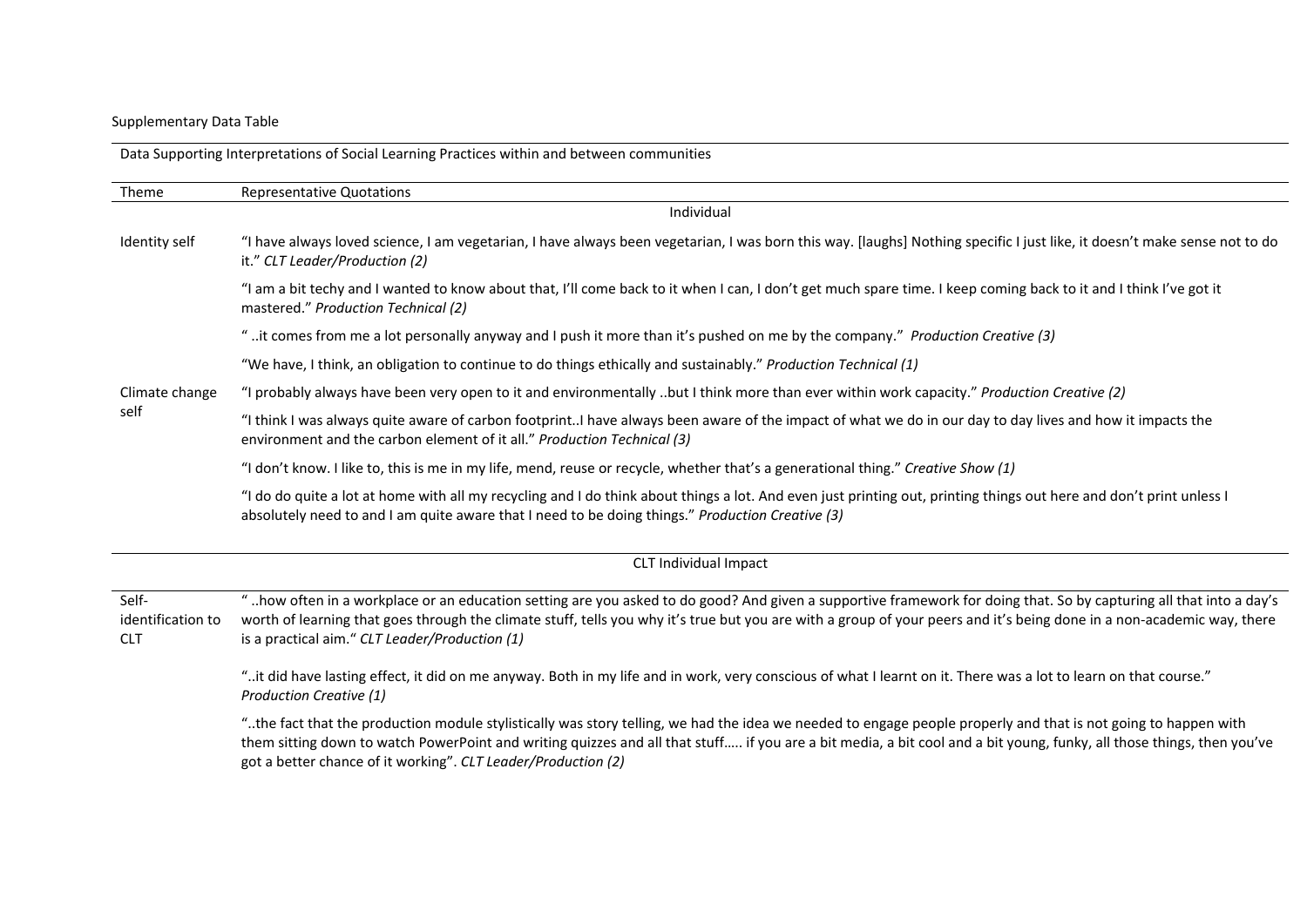|                            | but we said it was obligatory because there were some other bits of ITV training that were compulsory such as compliance training, data information, security "<br>and that kind of stuff and it would form part of your internal HR training profile so when it comes to annual appraisals and PDR." CLT Leader/Production (2)                                                                                                                                                                         |
|----------------------------|---------------------------------------------------------------------------------------------------------------------------------------------------------------------------------------------------------------------------------------------------------------------------------------------------------------------------------------------------------------------------------------------------------------------------------------------------------------------------------------------------------|
| CLT social<br>learning     | "So it's partly to do with the framework, insisting on social learning, insisting on peer to peer and collaborative working so again it shouldn't be something that is<br>done to you, you can't do carbon literacy as a lecture, you can't do all of it as elearning." CLT Leader/Production (1)                                                                                                                                                                                                       |
|                            | "I think probably the ability of everybody as a group to act together to have an impact rather than try and struggle when everybody gets and they have one mind, I<br>think that's the overall feeling I got from the course." Production Technical (2)                                                                                                                                                                                                                                                 |
|                            | Everybody participated and it was like no sort of sense of right or wrong, you were guided rather than pushed which I really enjoyed. I thought it was great to mix up<br>people from different departments." Production Creative (1)                                                                                                                                                                                                                                                                   |
|                            | the whole path of carbon literacy it is not just keeping it to yourself but passing it on. Whether that is in trainer form or just disseminating it to the people you. "<br>know" CLT Leader/Production (1)                                                                                                                                                                                                                                                                                             |
|                            | "I would advocate that it was any large organisation, is getting a mix of people from different, to get those different experiences. So instead of having one<br>department do it one day and one department do another, I think mix it up. But because you are getting those different voices. And then that builds that narrative<br>and I think that was, that stuck more in my head than if it had all been the people I work with everyday because I know how they think." Production Creative (1) |
| CLT energy for<br>learning | "they know how to measure carbon now, in bath tubs or double decker buses, or however you want to visualise it. And what it does and the impact and why,<br>people know it is bad to leave lights on but they don't know why." CLT Leader/Production (2)                                                                                                                                                                                                                                                |
|                            | "Actually the carbon literacy training really was designed to be the first step to enable people to make the decisions and have the knowledge to bring about the<br>better way of living at work, at home." CLT Leader/Production (2)                                                                                                                                                                                                                                                                   |
|                            | "I could do with refreshing my knowledge a little bit, do a little bit more research personally and have a little look and that came up. Yes, in resources. I forget which<br>website I was on, there's a few. Personally, I thought I would do a few checks, my personal life has got an impact as well." Production Technical (2)                                                                                                                                                                     |
|                            | "Exactly, and then they went, oh yes I remember that from the course. They had some of the science and felt empowered and had written their commitments and I<br>went back and reminded them about their commitments, it worked." CLT Leader/Production (2)                                                                                                                                                                                                                                             |
| CLT knowledge<br>Catalyst  | "I think that, well there's an awakening, when you start seeing how big do you think the size of your carbon footprint is when you measure it because you had to<br>measure yours. And what, you can't visualise what that actually looks like so part of the training actually showed you the size of what your carbon footprint was."<br><b>Production Technical (1)</b>                                                                                                                              |
|                            | "I think the science was a big revelation." CLT Leader/Production (2)                                                                                                                                                                                                                                                                                                                                                                                                                                   |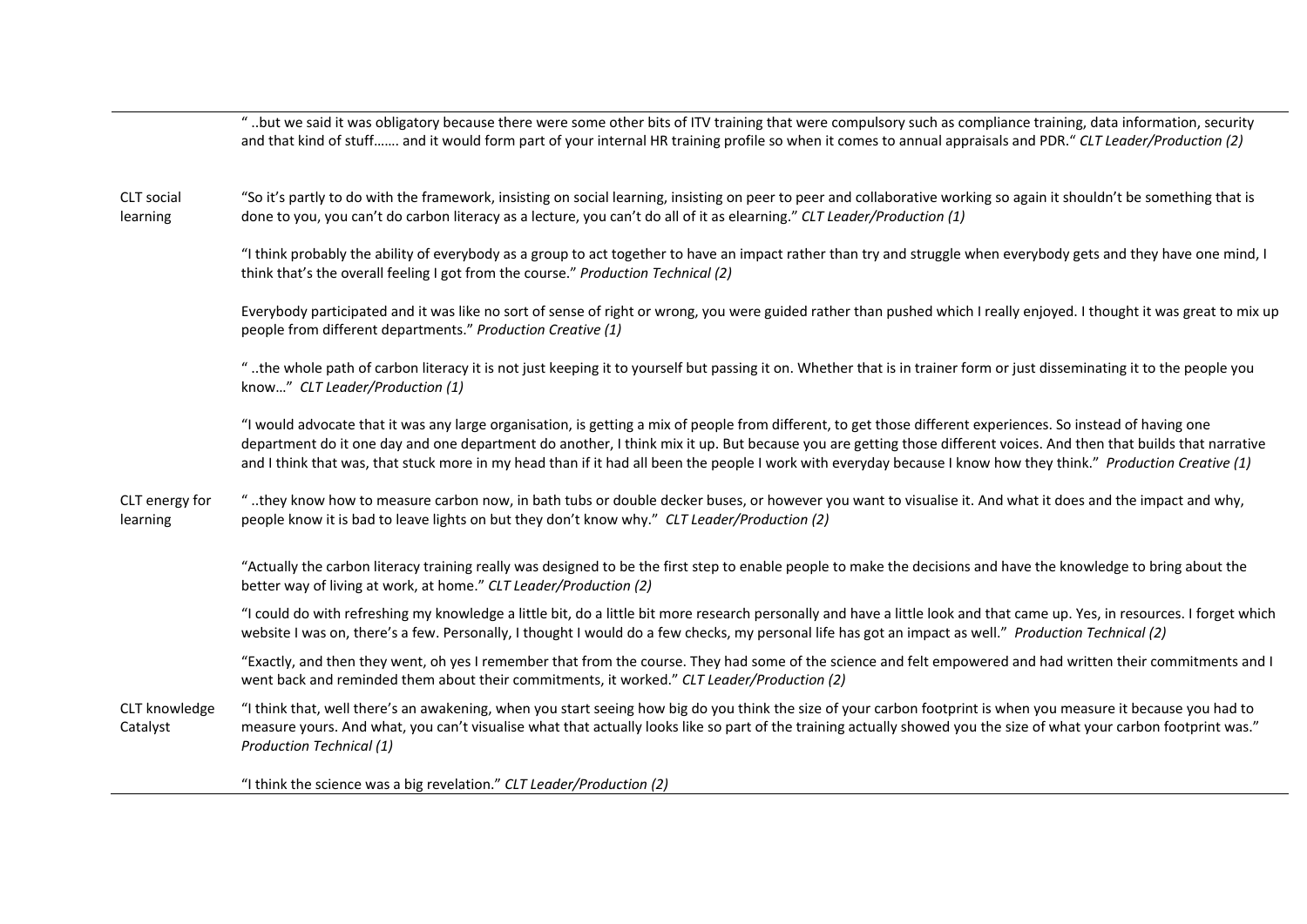"Good, interesting. A bit scary as well, the sort of things they tell you. But yes very interesting … yes, opened my eyes hugely to the effects of how you live and what you do and small changes can be as important as the really big changes." *Production Technical (1)*

"That was one thing, the story-telling skills we have when we were doing those narratives, we could apply those. Definitely in there so it was actually in the course itself, it did lend itself. And I do think that we, I have seen a difference, I have seen a difference in people's behaviour and it has had a lasting effect on how people think." *Production Creative (1)*

"It's hard to imagine the size of gas when it's an invisible intangible thing. So that was quite a key moment for me. You could see how big it was, I think they did it in cows and houses and trees so you could see…. It was great, really good." *Production Technical (1)*

| CLT impact<br>personal | "It has started to become easier to make choices that affect it more, there's always things like you know trying to not use your car at the weekend and stuff like that<br>that you can do personally and look at where you are shopping." Support Services (1)                                                                                                                            |
|------------------------|--------------------------------------------------------------------------------------------------------------------------------------------------------------------------------------------------------------------------------------------------------------------------------------------------------------------------------------------------------------------------------------------|
|                        | "A really tiny thing, and it is a really tiny thing, it seems embarrassing, but something I've stopped and continued to do is not eat meat at breakfast. So I don't have<br>bacon and I don't eat sausage anymore. I am a carnivore so I do eat meat but, we have fantastic breakfasts here but I don't have any meat in the morning. So that's<br>a tiny thing." Production Technical (1) |
|                        | "I have changed things at home as well in that we have gone for more energy efficient lightbulbs, turning the heating off a little bit sooner than maybe we would<br>have done because the house stays warm anyway. I suppose at home and in work as well since we did the training." Production Technical (3)                                                                             |
|                        | "the people who were the moanleggers at the beginning came back with the best evaluation form. Saying it had changed their lives and they couldn't wait to get<br>going, all this stuff, this is amazing." CLT Leader/Production (2)                                                                                                                                                       |
| CLT impact<br>work     | "My commitment was reducing standby power and what I was talking about with the cameras, and made sure we switched things off" Production Technical (2)                                                                                                                                                                                                                                    |
|                        | "I think it made me more aware of how we could change things in the work environment I if you save energy, you save money don't you? They go hand in hand.<br>I've been more aware of that I suppose at home and in work as well since we did the training." Production Technical (3)                                                                                                      |
|                        | "I think everyone kind of questioned what we were doing in regard to what can we do better, how can we be more green, how can we get things across on screen<br>and encourage viewers to participate in a better way of living in a green sense." Production Creative (2)                                                                                                                  |
|                        | "I'm very, very conscious of not printing out stuff when I can and not using electricity when I can, I really try to apply everything that we could Both in my life and<br>in work, very conscious of what I learnt on it. There was a lot to learn on that course." Production Creative (1)                                                                                               |
|                        | "We did the commitment to changing from dry cells to rechargeable batteries that was one thing that came out of it from the grouping from my side of things. Less                                                                                                                                                                                                                          |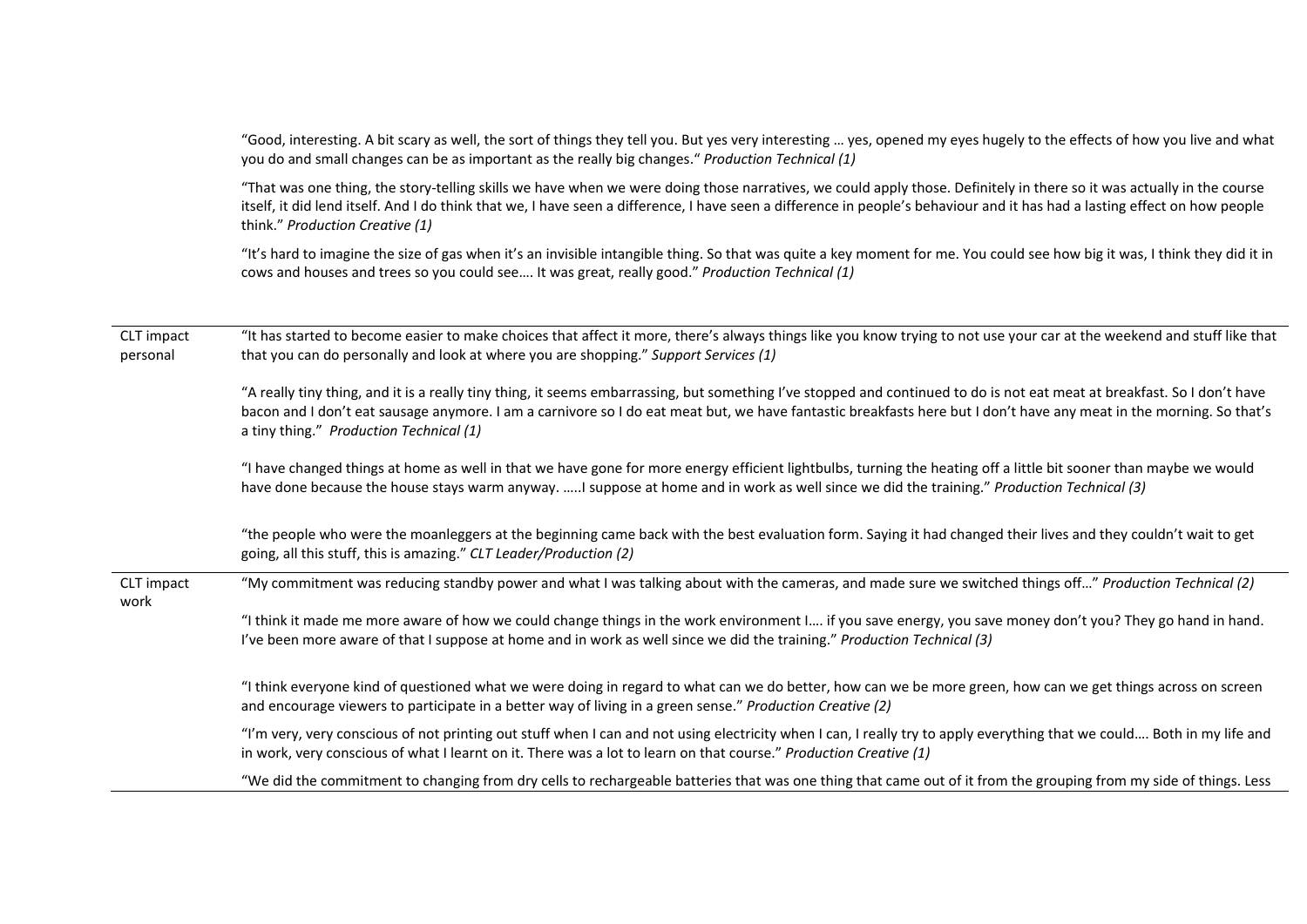|                               | paper usage, one of the things we have discussed in the light of doing the carbon literacy training." Production Technical (3)                                                                                                                                                                                                                                                                                                                                                                                                                                                                                                            |  |  |
|-------------------------------|-------------------------------------------------------------------------------------------------------------------------------------------------------------------------------------------------------------------------------------------------------------------------------------------------------------------------------------------------------------------------------------------------------------------------------------------------------------------------------------------------------------------------------------------------------------------------------------------------------------------------------------------|--|--|
| Within group change processes |                                                                                                                                                                                                                                                                                                                                                                                                                                                                                                                                                                                                                                           |  |  |
| Group<br>belonging            | "as I said first and foremost we are, in terms of story tellers, we are a drama, sometimes that would come in the writing of the scripts individual writers may feel<br>strongly about something." Production Creative (1)                                                                                                                                                                                                                                                                                                                                                                                                                |  |  |
|                               | "I think that our mindset as Coronation Street we have done it as a team. We consider our self a repertory company so that there is no star, there is no one leading<br>department. Story drives everything, but I would say they were leaders in doing what they are doing, they just bought in to this mindset that everybody has bought<br>into." Production Technical (1)                                                                                                                                                                                                                                                             |  |  |
|                               | "This is Coronation Street you have a crew here that in three months' time you can come back and talk to, in three years' time you can come back and talk to them,<br>out there you have a freelance crew." Production Technical (4)                                                                                                                                                                                                                                                                                                                                                                                                      |  |  |
|                               | "The main way of thinking was the same as myself, we all think the same sort of thing because we all do the same job to a degree, day in, day out. So we all thought<br>along the same lines about how we could change things." Production Technical (3)                                                                                                                                                                                                                                                                                                                                                                                  |  |  |
|                               | "But we always have a very moral duty, good backbone with our stories anywayyou need a really good team." Production Technical (1)                                                                                                                                                                                                                                                                                                                                                                                                                                                                                                        |  |  |
| Group social<br>learning      | they were keen to have a kids play area and I didn't want to go down a traditional route of like swings, slide, so instead we are upcycling this play area and we are<br>making kind of animals out of tyres and things like that. So we're basing it on something that the local community could have done" Production Creative (2)                                                                                                                                                                                                                                                                                                      |  |  |
|                               | "I made a pact that I won't work with people that aren't nice people. And I would encourage everybody to be the same because I think the best kind of behaviour is<br>behaviour learnt by, do unto others as you want done to yourself." Production Technical (1)                                                                                                                                                                                                                                                                                                                                                                         |  |  |
|                               | "So it's kind of small moves with us with encouraging what we can, what our commitment what we've already established as sustainability and being open to new<br>ideas and new opportunities and whether that's script led or whether it's things that we can influence and you read a script and you think okay we could do it like<br>that but if we use this item we can still do the same thing but we can still do our own little stamp on it." Production Creative (2)                                                                                                                                                              |  |  |
|                               | " that kind of behaviour is quite contagious within an organisation, and that's what I found here, it was easy, it's been really easy to make us, from carbon literacy<br>training but just to put whatever we've learnt into practice and just to think about what we are doing and what we are buying and how we are using stuff."<br><b>Production Technical (1)</b>                                                                                                                                                                                                                                                                   |  |  |
|                               | "Yes, it's interesting to note other people's input form how their department works and in reflection to our department because ours is quite, the way we do things<br>doesn't really change, we do things the same way for every single bloc.  Whereas other departments may have other ways of doing things they'll file any things<br>they've had that they think maybe relevant to future blocks because they might use that prop again or whatever so things get put away, whereas ours it doesn't<br>really work that way, so it's always interesting to see what other people do compared to what we do." Production Technical (3) |  |  |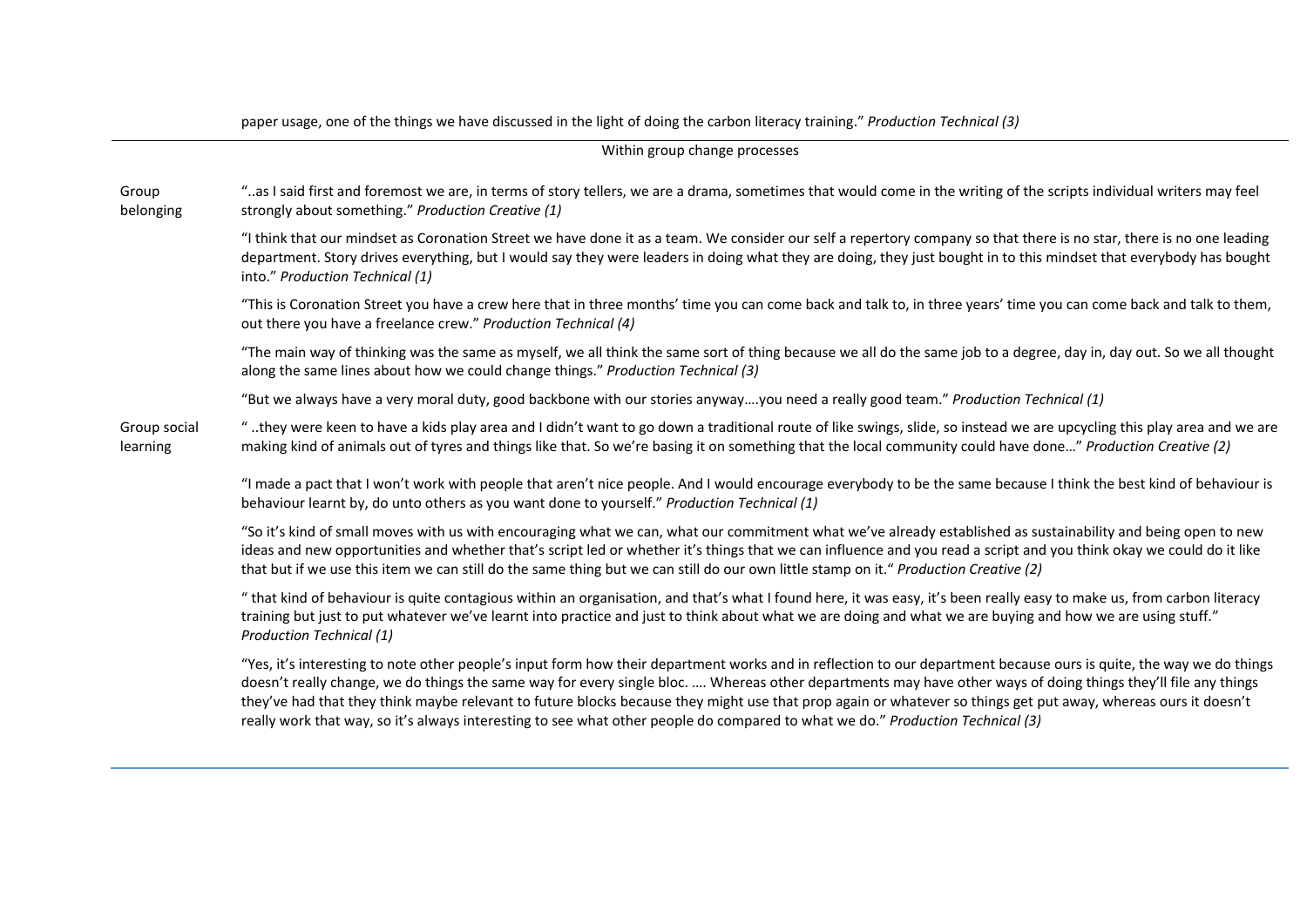Visibility of sustainability objects "We do that with, I've just got new recycle bins going into the two new studios built all LED so again conscious decision to make sure the technology we are buying and investing in is as sustainable and as CO2 friendly as possible." *Production Technical (1)* "When things are going well it's nice to see that people are noticing some of the things that we've done and seeing them on screen as well." *Production Creative (2)* "Yes, the use of paper for one. As in our information is, the 'Bible' that we have is called the Call Sheet. Now the Call Sheet is issued every day and the Call Sheet is the day's running order of scenes, who's in them and what time we needed and then if you are going on to another unit, because there are three or four units running everyday, so it's quite a logistic challenge but now everything is sent to us electronically." *Creative Show (1)* "The whole concept of the building is so new, it was built from ground up, rather than the previous buildings which we were in were quite old and the infrastructure wasn't as good as we've got now. In terms of where we are going with the building it's a lot different." *Production Technical (2)* "Yes, and it's the culture of the building, we know that everyone is quite aware of it and it is something we all think we should be responsible for. So we try and do our bit to keep it down." *Support Services (1)* "It took a while for all of the processes to get the certificates and who was paying for them, all this stuff. But we hosted an event in studio 3 which was the Carbon Literacy Awards ... We won Bronze, Silver and maybe Gold, I think we got Gold, I can't remember. And people who were there from Corrie were given the certificate." *CLT Leader/Production (2)* Energy for learning and change "I have never used plastic bags, I'm afraid I am old fashioned, I have always used bags in the boot of my car. But I've never made that change between that and what I do for work. I don't know why but it had never made me sit up and think. So I think those initial meetings made me think, oh hang on a minute maybe I could do this better." *Production Technical (1)* "We've researched the credentials of what they do, so I have just taken from the website what they say, that they've got two main standards for well-managed timber certification that they follow". So it's just having it in our head, the same thing as well, we are using water based paints which are more environmentally friendly." *Production Creative (2)* " I think everyone kind of questioned what we were doing in regard to what can we do better, how can we be more green, how can we get things across on screen and encourage viewers to participate in a better way of living in a green sense." *Production Creative (2)* "I think the more knowledge people have including myself then it's key because there are things that we have done that we can do and that we can continue to do and I think it's just not being complacent that we are doing everything that we can, because you can still always areas to improve so anything, any extra bits of knowledge that will help us kind of make future decisions and think about things again in a different light in the future is good." *Production Creative (2)* Space for "I don't know what costume are doing with regard to their sustainability, they've done the training, I trust them to get on with it…. *[name]* head of the *[name]*

**Translation** department, I don't know necessarily what it is that she's doing, she's told me how many cobbles are on the street now because *[name]* asked me, I know we are recycling all that stuff, of course we are recycling the cobbles… the canteen are doing their carbon literacy training and I know they will be getting local produce and stuff " *Production Technical (2)*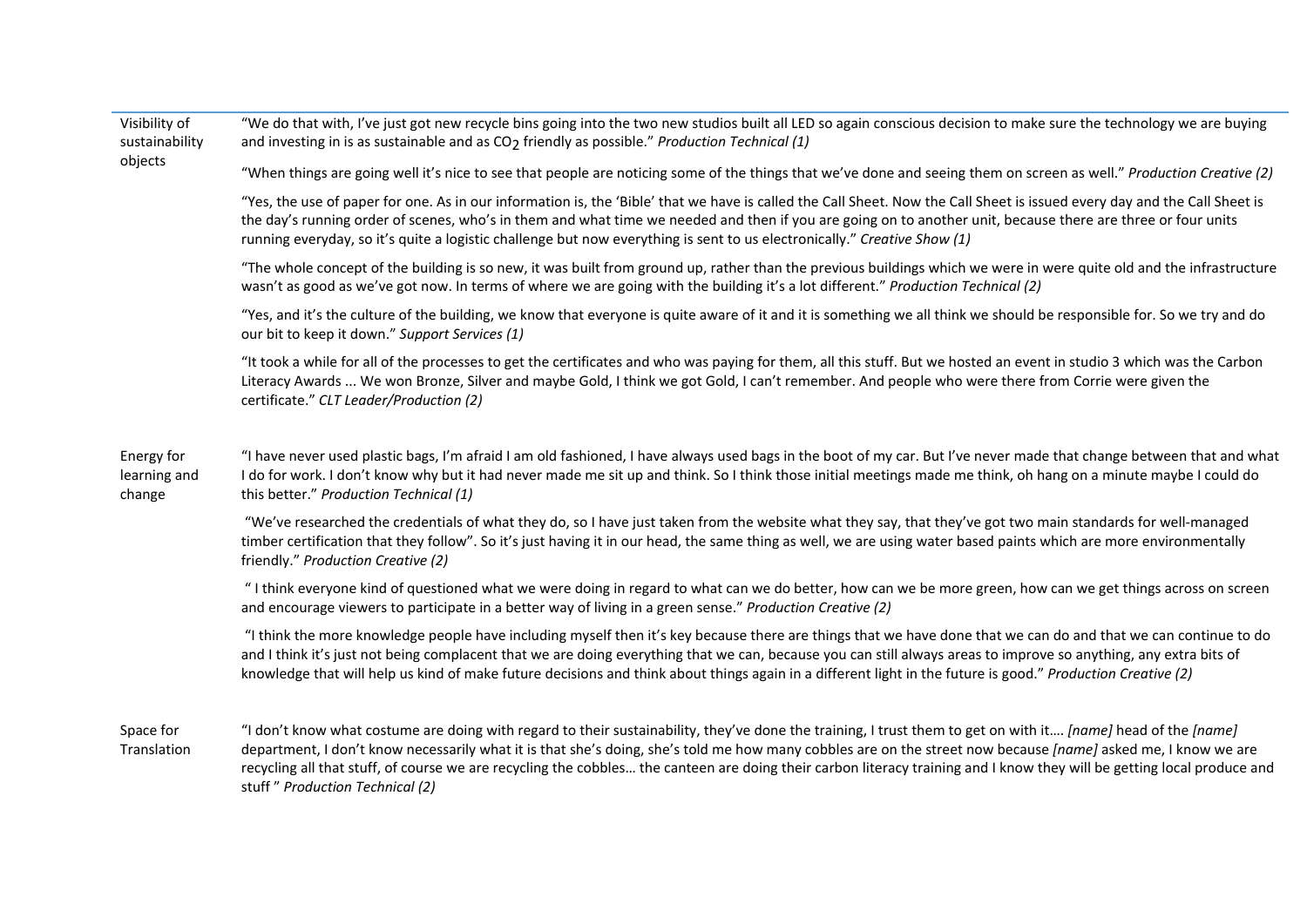"But because you are getting those different voices. And then that builds that narrative and I think that was, that stuck more in my head than if it had all been the people I work with everyday because I know how they think." *Production Creative (1)*

"So I think it came from above really but from my side it was nice to actually be told we were going to be given some sort of input into how we could possibly change things because it's not very often that we're asked from that kind of point of view what can we change……. yes, it's nice to be included in how you can change things for the better as opposed to just having something imposed on you" *Production Technical (3)*

"I'm just writing the cheques and making the yes or no decisions at the end of the day. So the heads of department have done the sustainability training and they're entrusted to be continuing their work processes and being sustainable with them." *Production Technical (1)*

Creative Mindset " ..we can transform it into something else but use the same basis, so it's quite a clever way of doing it so I quite enjoy that side of it, but it has made us definitely look at how we reuse things and rather than start again, how can we be clever and not have to go down that path". *Production Creative (2)*

> "Sometimes you get the design from kind of going and looking and you're like it might just be one thing that triggers it and you think okay I can work with this and this and this. Then it develops from that. Or sometimes it's a clear image of what you want and then we've got it but we've been building up our range of items so that we've got so much inhouse now that there isn't the same need to go out elsewhere." *Production Creative (2)*

> " ..when I walk the dog at night I've been walking through thinking I am trying to work a product out my own head, I'm trying to work out whether I could make a wood cup, a wood cup that would hold water for half an hour, wood is biodegradable. It's not the paper, it's the wax liner. It's the plastic liner not wax." *Production Technical (4)*

> > Boundary work between groups

Boundary objects The show "I think we did do something when we brought the charging in for the bags, when that fee the 5p fee, we did a little thing, not a massive story but we did something on screen to bolster the message that the law had come in. So we would do things like that." *Production Creative (1)*

The Script

"We do work closely together and this is a bit out of the norm because it's a massive scale project so it isn't something that we normally do. But it, like to work with *[name]* who is a producer and the writers on this, so we've done tours and I've talked through ideas with them and kind of got their input and made sure, I don't want to do things which they are not going to use onscreen." *Production Creative (2)*

Forms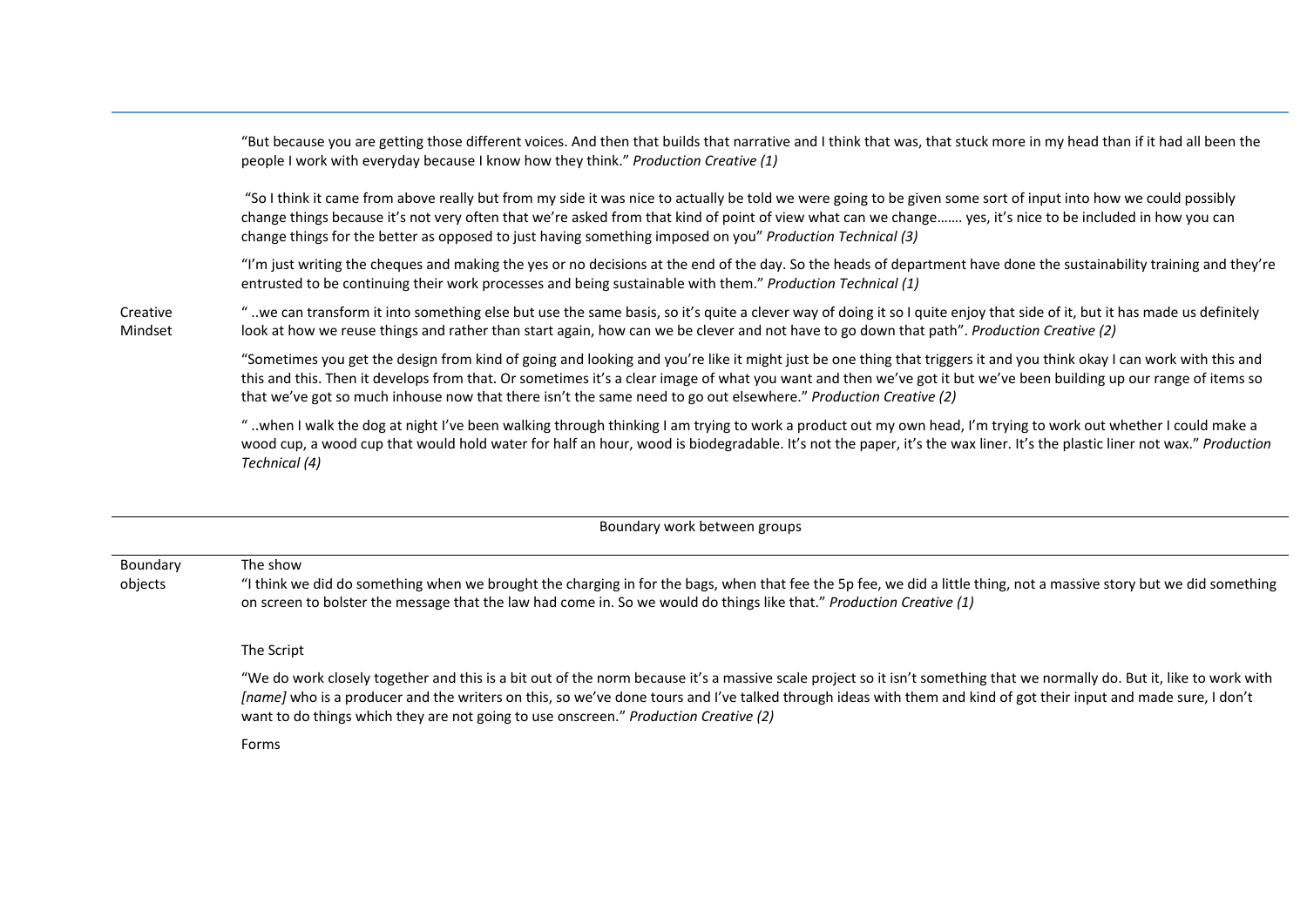"She was a junior location manager at that point. I felt it was better for her to learn what I call the corporate side of what we do, which is to look after our recycling, our carbon literacy our use of all those kinds of things and she set up, we now fill in. here's an Albert form, so we are still even now, even though none of us have gone through the complete training we are still filling that in and we still do that every month." *Production Technical (4)*

#### Emails

"We send that out in an email saying this is unacceptable. Not only is it unacceptable but unacceptable that you leave that behind on a location…" *Production Technical (1)*

## Ipads

"One thing I will say we are proud of, it's the iPads because this started five years ago and it's not just here, because of what our department for two people have done to create this now, it's gone massive…..viral." *Production Creative (3)*

#### **Culture**

"Yes, and it's the culture of the building, we know that everyone is quite aware of it and it is something we all think we should be responsible for. So we try and do our bit to keep it down." *Support Services (1)*

## Budget

"And then there were bits of budget I got for people if they wanted to try a new piece of kit." *CLT Leader/Production (2)*

## Electric cars

"..the major change now is we are all electric. All our cars are electric. So we have gone for electric vehicles which in some ways, the electric vehicle hasn't developed enough for location managers." *Production Technical (1)*

"..production vehicles that we've got in recent years, so we need a number of vehicles in the department and the buyers vehicles are now all electric hybrid vehicles, so we've replaced all of our old ones with those in the last twelve months." *Production Creative (2)*

## Awards

" ..she is busy at the moment unfortunately but she's helping, she's just completed our Albert. Which is, you know the Albert?" *Production Technical (1)*

" ..when we go the Albert, the sustainable thing, I think we were very proud." *Production Creative (1)*

## Posters

" ..of all the posters, we are aware of… " *Support Services (1)*

## The building

"The whole concept of the building is so new, it was built from ground up, rather than the previous buildings which we were in were quite old and the infrastructure wasn't as good as we've got now. In terms of where we are going with the building it's a lot different." *Production Technical (2)*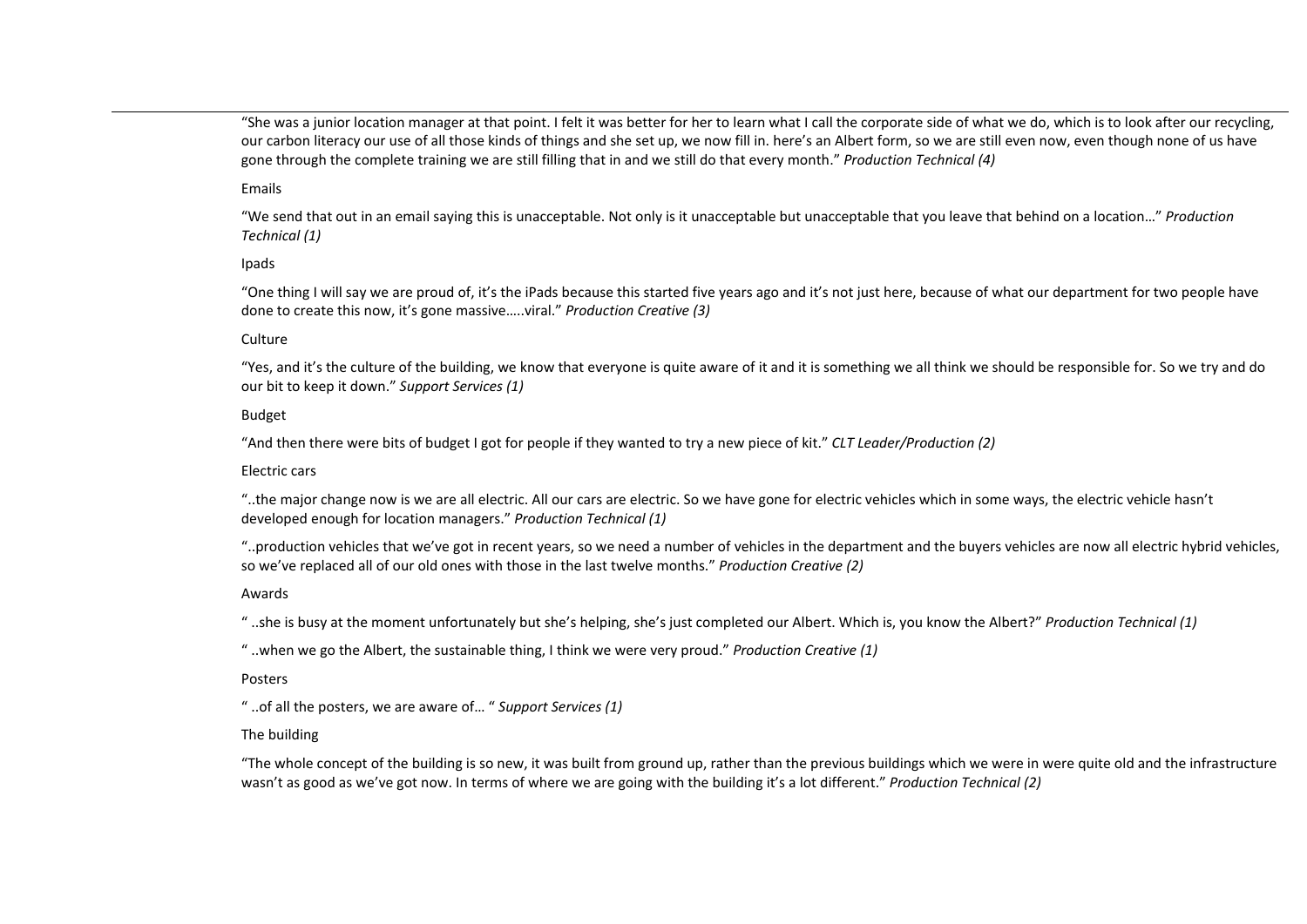#### Recycling bins and Lighting

"We do that with, I've just got new recycle bins going into the two new studios built all LED so again conscious decision to make sure the technology we are buying and investing in is as sustainable and as CO<sub>2</sub> friendly as possible." *Production Technical (1)* 

Boundary spanners "I think it was when *[name]* really to begin with wasn't it, talking to everybody and saying what can you do. But in pushing it to the extent that where you had to start thinking about, oh gosh we have got what can we change, what are we doing differently.." *Production Creative (3)*

#### *Self in Role*

" ..that was very much about internal brokering, relationships, working with procurement, working with CSR team, working with finance guys, working with marketing we had a logo, we've got the green ducks at the end, from ITV corporate point of view, I mean who really cares about carbon footprint, what they really care about is reputation and brand." *CLT Leader/Production (2)*

"I didn't want that it- had to be owned by the departments so I was able to come and motivate them and make them really own their wishlist and their activities. I would check in with them and help them get bits of money and do whatever we needed to try and facilitate that, very much sat with them." *CLT Leader/Production (2)*

"So it was more about influencing the design team for example who do have responsibility for the look of the show. I worked with *[name]* and we put the electric charging point in place in the street and then we swapped out the bins, all the bins at the beginning in the back alley down the street were just the generic black bins and we found out what the real bins should be." *CLT Leader/Production (2)*

"What I was clear about when I was doing these meetings was I didn't want to be the green guy. Apart from anything else it wasn't actually my main job." *CLT Leader/Production (2)*

#### Other Boundary Spanners

"The producer would be, they are essentially, they run the show. They are the show runner. And if there was something specifically… but the great thing as we are at the moment and *[name]* our producer at the moment is a good idea can come from anywhere. And we anybody on the show, if they have a good idea she would consider it, which is great." *Production Creative (1)*

"I am senior production manager so I ensure that the production has all of the requirements and everything is in place in order for the editorial team to fulfil their wishes and turn the paper document, the script, into the visual feast, make it go from script to screen making sure they have the right people, the right equipment in place to film what we need to film." *Production Technical (1)*

"And then when *[name]* came on as well, when he started working in the role, that was a massive push for us all, I think it's generally, for me, it's gradual again, it's through conversations and through, we looked ahead at one stage and it's interesting because I looked back on our documents that had worked on with *[name]* about what we were doing, what we wanted to do, what we wanted to achieve and kind of things in twelve months and I look back now and I think, oh we've done that." *Production Creative (2)*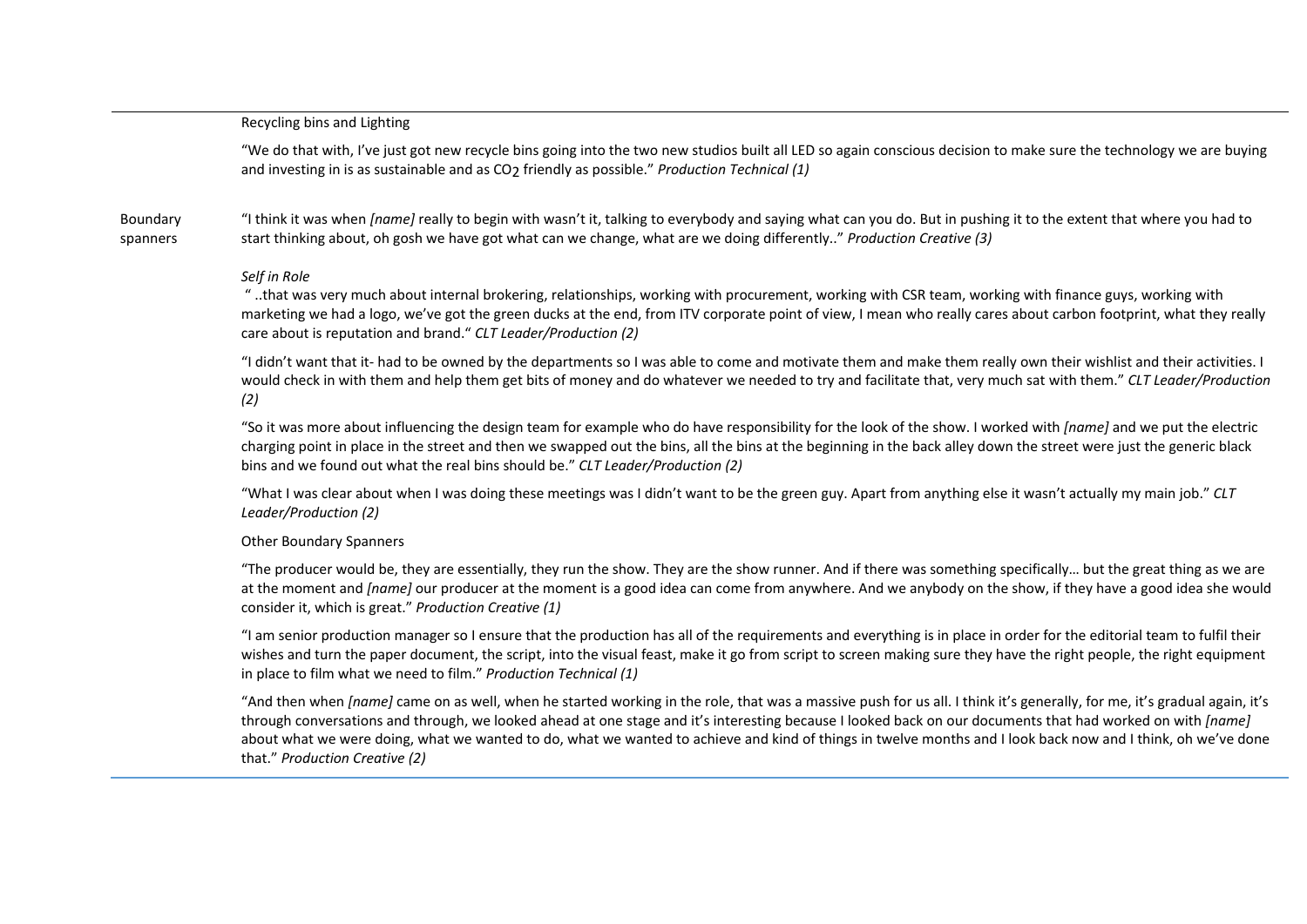"*[name]* was here, *[name]* on the food miles and so we became involved that way and then we have just followed the same literature that has been displayed around the building Yes, *[name]* was quite keen to be involved in it. We also tried to introduce on a Friday all the surplus food that we had left, rather than it going in the bin, went to the homeless." *Support Services (1)*

Boundary practice "Quite an important one for me, and one which editorial are backing and they are looking forward to, within it we are going to have a small community garden area and what I am pushing and am quite excited about is having an incredible edible corner…. , so we have got the likes of Roy and Yasmeen that already speaking to the writers, they'll start to tinker away at it and we'll start to get that onscreen." *Production Creative (2)*

> "I spent a lot of time just speaking one head of department and say well, "let's do this, let's do that". And they all got a bit competitive with each other which was really good. You can use it as a bit of a carrot." *CLT Leader/Production (2)*

"I would run sustainability steering group meetings with all the head of department in Coronation Street at the time we were doing four a year." *CLT Leader/Production (2)*

"Well that would probably be script led, or it would come from the producer *[name]* or *[name]* and they would say, oh we think *[name]* should maybe have a new look. We wouldn't just suddenly think... scripts are on board with, they have people saying, I need to put my bin out today and things like that don't you? They use FreshCo bags for life. So scripts are… every department is on board with it." *Production Creative (3)*

" ..the story office there's about six or seven of us in there. And we work in the office all the time just developing the storylines and there is a story conference every four weeks which is attended by ourselves, the writers, the producer, the casting people, everyone from production and we actually then develop the next set of stories and where the stories are going." *Production Creative (1)*

## Nature of practice changes

Nature of transformation "I think it's sometimes a mistake to think that to get the message across you've got to run a really big story. Television is a visual medium first and foremost, sometimes I think people forget that. And you're even little small comedic story, providing it's memorable, people will remember it. And the message will get through, it doesn't have to be right up there with the high-octane stories it can actually be underneath and it lodges in people's heads." *Production Creative (1)*

> "As a department we have a high usage of carbon, it's what we do. And it's very difficult, it has changed our attitudes and the way we work, but it is very difficult to change the things we work with." *Production Technical (4)*

"Change needs to be gradual and people are using what they are used to and they have used for years and they… and it's a busy job and trying new things sometimes takes away from your busy day just getting the job done. It's hard to gradual those things in." *Production Creative (3)*

"Even the little things like making sure you switch the power off at the end of the night instead of leaving it on overnight, small things." *Production Technical (3)*

"With regards to editorial, be honest and true and include any messages that are good and bad, if you can show bad behaviour and for good reasons of why bad behaviour is bad, then it's quite good to show bad behaviour in times, we like to show bad and good behaviour. But we always have a very moral duty, good